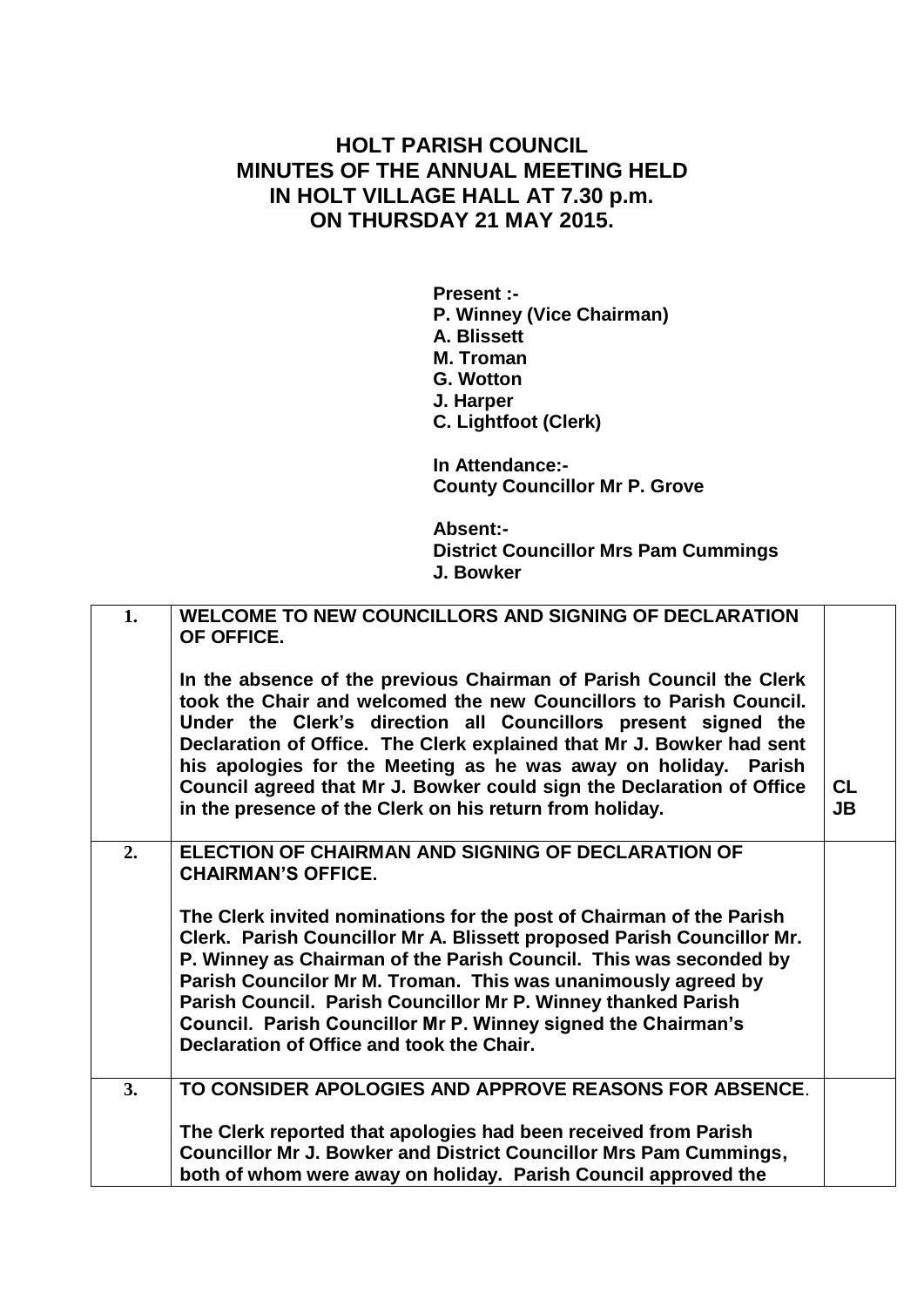|                  | reasons for absence.                                                                                                                                                                                                                                                                                                                                                                                                                                                                                                              |            |
|------------------|-----------------------------------------------------------------------------------------------------------------------------------------------------------------------------------------------------------------------------------------------------------------------------------------------------------------------------------------------------------------------------------------------------------------------------------------------------------------------------------------------------------------------------------|------------|
| $\overline{4}$ . | <b>ELECTION OF VICE CHAIRMAN.</b>                                                                                                                                                                                                                                                                                                                                                                                                                                                                                                 |            |
|                  | The Clerk asked for nominations for the position of Vice Chairman of<br>Parish Council. The Chairman proposed Parish Councillor Mr J.<br>Bowker for the role. This was seconded by Parish Councillor Mr J.<br>Harper. All Parish Councillors were in agreement.                                                                                                                                                                                                                                                                   |            |
| 5.               | <b>DECLARATIONS OF INTEREST</b>                                                                                                                                                                                                                                                                                                                                                                                                                                                                                                   |            |
|                  | <b>Register of Interests.</b><br>a)<br>The Clerk reminded all Parish Councillors that they needed to<br>complete a new Register of Interests and return it to MHDC Democratic<br>Services. She further reminded all members of Parish Council that<br>they needed to return their Electoral Expenses return to MHDC. Parish<br>Council noted the time scale for the submission of these documents.<br><b>Register of Personal Interests.</b><br>b)<br>There was no registration of Personal interests for items on the<br>agenda. | <b>ALL</b> |
|                  | c)<br><b>Register of Prejudicial Interests.</b><br>There was no registration of Prejudicial interests for items on the<br>agenda.<br>Written requests for the Council to grant a dispensation.<br>d)<br>There had been no written requests for dispensation.                                                                                                                                                                                                                                                                      |            |
| 6.               | TO NOTE THE STANDING ORDERS.                                                                                                                                                                                                                                                                                                                                                                                                                                                                                                      |            |
|                  | The Clerk confirmed these had been circulated prior to the Meeting<br>and explained their significance to Parish Council. There had been no<br>changes to the Standing Orders. Parish Council noted the Standing<br>Orders.                                                                                                                                                                                                                                                                                                       |            |
| 7.               | TO NOTE THE CODE OF CONDUCT.                                                                                                                                                                                                                                                                                                                                                                                                                                                                                                      |            |
|                  | The Clerk confirmed this had been circulated prior to the Meeting and<br>explained to all Parish Councillors the importance of reading and<br>adhering to the Code of Conduct. There had been no changes to the<br>Code of Conduct. Parish Council noted the Code of Conduct.                                                                                                                                                                                                                                                     |            |
| 8.               | TO REVIEW THE COUNCIL'S FINANCIAL REGULATIONS, RISK<br>ASSESSMENT AND INSURANCE REQUIREMENTS.                                                                                                                                                                                                                                                                                                                                                                                                                                     |            |
|                  | The Clerk confirmed the Financial Regulations had been circulated prior<br>to the Meeting and there were on changes. Parish Council noted the<br><b>Financial Regulations.</b>                                                                                                                                                                                                                                                                                                                                                    |            |
|                  | The Clerk presented the Risk Assessment to Parish Council and<br>summarised the contents. The Risk Assessment was approved by<br>Parish Council and signed by the Chairman.                                                                                                                                                                                                                                                                                                                                                       |            |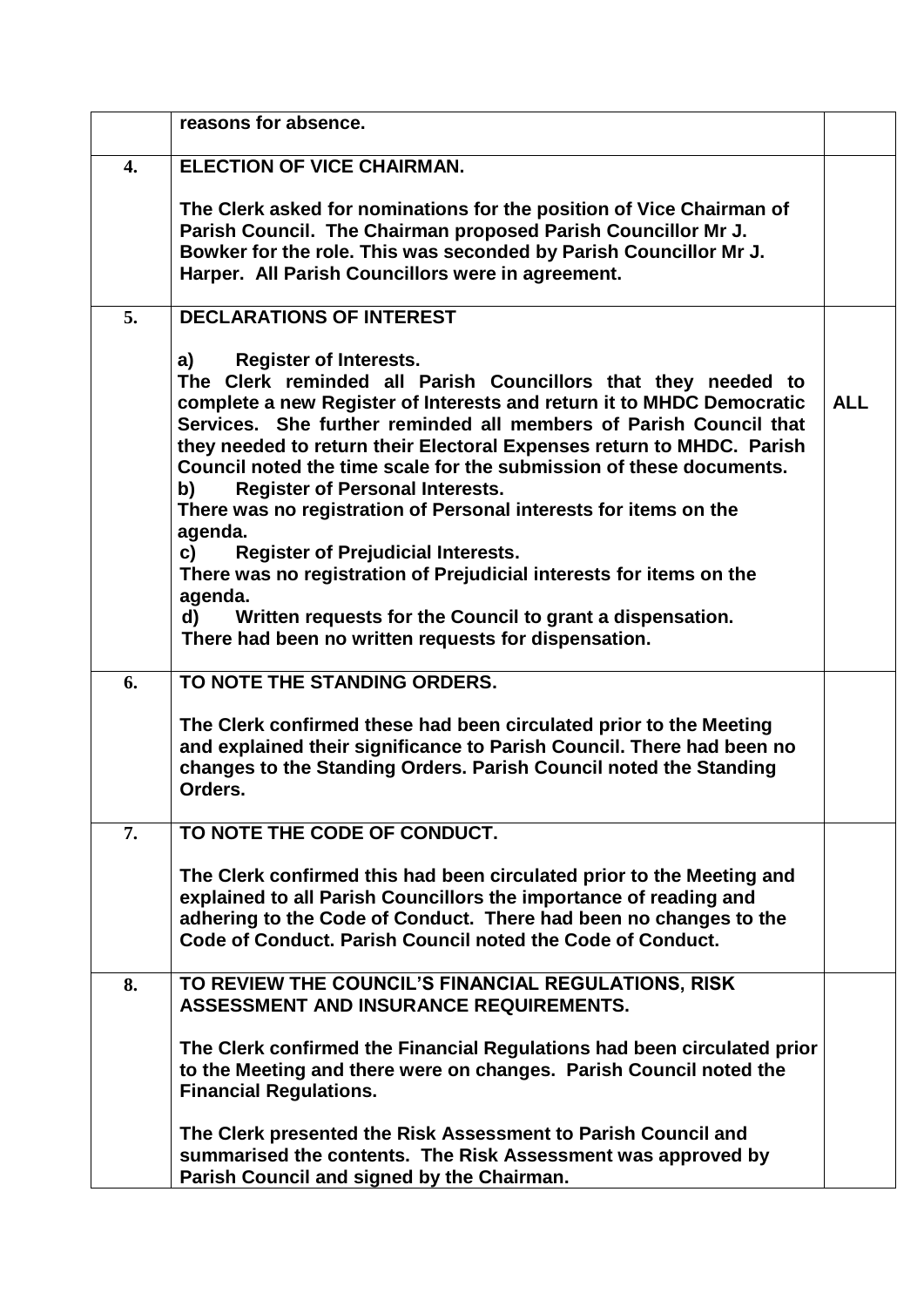|            | The Clerk summarised the insurance requirements of Parish Council and<br>presented the schedule for the insurance cover renewal. Parish Council<br>approved the renewal of the insurance and the Clerk was asked to<br>complete the necessary paperwork.                                                                                                                                                                                                                                                                                                                                                                                                                                                                                                                                                                                                                                                                                                                                                                                                                                   |  |
|------------|--------------------------------------------------------------------------------------------------------------------------------------------------------------------------------------------------------------------------------------------------------------------------------------------------------------------------------------------------------------------------------------------------------------------------------------------------------------------------------------------------------------------------------------------------------------------------------------------------------------------------------------------------------------------------------------------------------------------------------------------------------------------------------------------------------------------------------------------------------------------------------------------------------------------------------------------------------------------------------------------------------------------------------------------------------------------------------------------|--|
| 9.         | TO APPROVE THE MINUTES OF THE MEETING OF HOLT PARISH<br><b>COUNCIL HELD ON 16 APRIL 2015.</b>                                                                                                                                                                                                                                                                                                                                                                                                                                                                                                                                                                                                                                                                                                                                                                                                                                                                                                                                                                                              |  |
|            | The minutes of the Meeting of Holt Parish Council held on 16 April 2015<br>were approved by Parish Council and signed by The Chairman as a true<br>record.                                                                                                                                                                                                                                                                                                                                                                                                                                                                                                                                                                                                                                                                                                                                                                                                                                                                                                                                 |  |
| n          | <b>FINANCE</b><br>a) To note the current bank balances.<br>It was confirmed that the Deposit Account stood at £8,799.82p and the<br>Current Account stood at £1,577.96p. Parish Council noted that the<br>first half of the Precept had been received. The Clerk confirmed that<br>these balances were before the issuance of the cheques listed below.<br>b) To consider payments made in accordance with the attached<br>schedule.<br>The following cheques were approved and signed and the counterfoils<br>and invoices initialled by 2 councillors; £17.00 (Cheque No. 1001) NALC<br>(LCR subscription), £138.00 (Cheque No. 1002) Mr C. Jones (Lengthsman<br>April 2015), £308.33 (Cheque No. 1003) Mrs C. Lightfoot (Clerks salary),<br>£19.18 (Cheque No. 1004) Mrs C Lightfoot (Clerk's expenses - April<br>2015), £394.51 (Cheque No. 1005) AON UK Ltd (Annual insurance cover).<br>c) To review the actual spend against budget.<br>Parish Council agreed the bank reconciliation and this was signed by the<br>Chairman. Parish Council noted the actual spend against budget. |  |
| 11.<br>12. | <b>DISCUSS</b><br><b>PROCESS</b><br><b>CO-OPTION</b><br><b>OUTSTANDING</b><br><b>FOR</b><br>TO<br>COUNCILLOR VACANCY.<br>The Clerk explained the co-option process for the outstanding<br><b>Councillor vacancy.</b><br>Parish Council agreed the vacancy should be advertised on all<br>noticeboards in the Parish and on the website. Parish Councillors also<br>agreed that they would speak to Parishioners who they thought may be<br>interested.<br>The Clerk reported that she had received an enquiry about the vacancy<br>from a resident of Grimley Parish who fulfilled the requirement of living<br>within 3 miles of the Parish boundary.<br><b>CORRESPONDENCE FOR INFORMATION</b>                                                                                                                                                                                                                                                                                                                                                                                            |  |
|            | The Clerk reported that all correspondence of note had previously been<br>circulated to Parish Council.                                                                                                                                                                                                                                                                                                                                                                                                                                                                                                                                                                                                                                                                                                                                                                                                                                                                                                                                                                                    |  |
| 13.        | <b>DATE OF NEXT MEETING</b>                                                                                                                                                                                                                                                                                                                                                                                                                                                                                                                                                                                                                                                                                                                                                                                                                                                                                                                                                                                                                                                                |  |